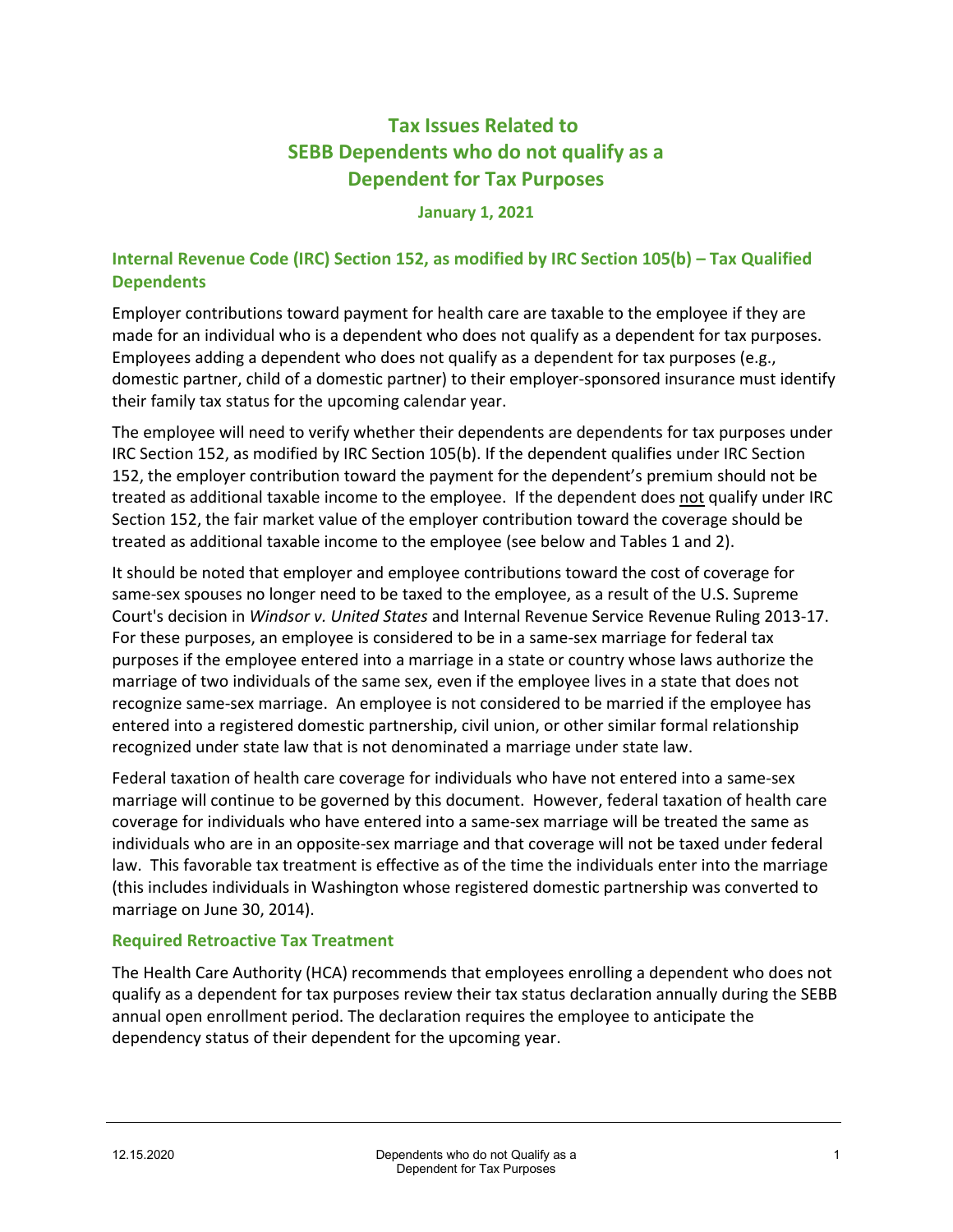It is also important for employees to report to their employer any changes in dependency status during the year because IRC Section 152 requires a "look-back" at the dependency status at the end of each calendar year. If dependency changes during the calendar year, a retroactive adjustment will be necessary.

Identified on the next page are examples of status changes and instructions to correct them.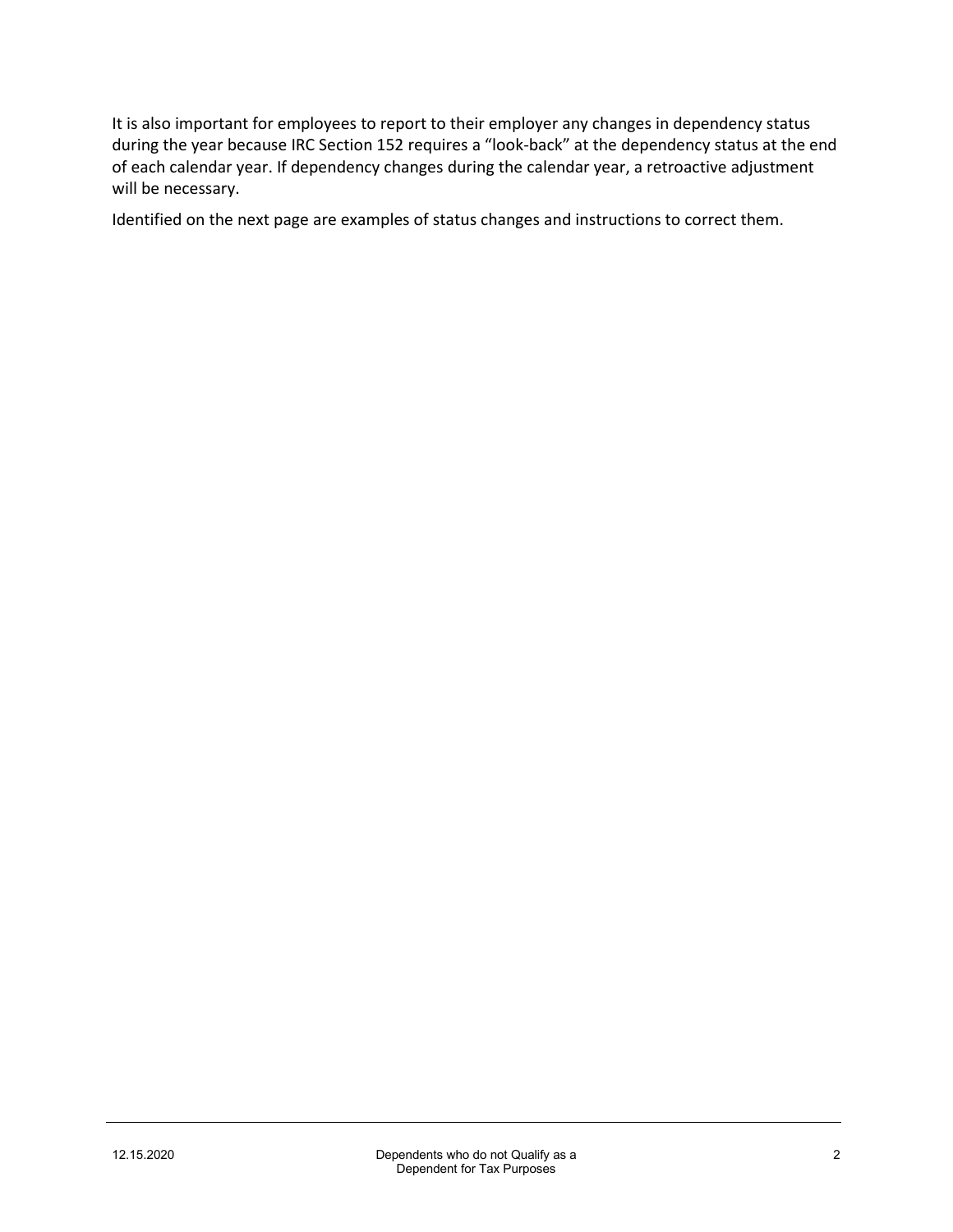**Examples of mid-year dependency status changes and instruction:**

| <b>Situation:</b>                                                                                                                            | <b>Result:</b>                                                                                                                                                                       | <b>Employee notifies you of the</b><br>change in dependent tax<br>status: | <b>Agency must:</b>                                                                                                                                                                     | <b>Agency Action:</b>                                                                                                                                              |
|----------------------------------------------------------------------------------------------------------------------------------------------|--------------------------------------------------------------------------------------------------------------------------------------------------------------------------------------|---------------------------------------------------------------------------|-----------------------------------------------------------------------------------------------------------------------------------------------------------------------------------------|--------------------------------------------------------------------------------------------------------------------------------------------------------------------|
| 1. Dependent qualifies as a<br>dependent for tax purposes<br>for a portion of the tax year<br>(For example: January to<br>July) <sup>1</sup> | The Fair Market Value<br>(FMV) of coverage for<br>dependent that does not<br>qualify as a dependent for<br>tax purposes is taxable<br>income for the employee<br>for the entire year | During the tax year                                                       | Collect the appropriate number of<br>months of:<br>• Federal Income Tax<br>• Social Security Tax<br>• Medicare Tax from the<br>employee                                                 | • On the next 941 filed reflect<br>the correction and file a 941c<br>with an explanation<br>• Verify W-2 provided in<br>January reflects the FMV for<br>the year   |
|                                                                                                                                              |                                                                                                                                                                                      | After the end of the tax year                                             | Collect appropriate months of :<br>• Social Security Tax<br>• Medicare Tax from the<br>employee                                                                                         | • Verify W-2 provided in<br>January reflects the FMV for<br>the year<br>• If W-2 has already been filed,<br>file a W-2c showing<br>corrected amount                |
| 2. Employee does not indicate<br>dependent would qualify as<br>a dependent for tax<br>purposes for the entire tax<br>year (January-December) | The Fair Market Value<br>(FMV) of the coverage for<br>the dependent is not<br>taxable income for the<br>employee for the entire<br>year                                              | During the tax year                                                       | Refund or credit the employee the<br>appropriate months of:<br>• Social Security Tax<br>• Medicare Tax<br>Optional, but not required, refund<br>• Federal Income Tax to the<br>employee | • On the next 941 reflect the<br>correction and file a 941c<br>with an explanation<br>• Verify W-2 provided in<br>January does not reflect the<br>FMV for the year |
|                                                                                                                                              |                                                                                                                                                                                      | After the end of the tax year                                             | Refund or credit the employee the<br>appropriate months of:<br>• Social Security Tax<br>• Medicare Tax to the employee                                                                  | • Verify W-2 provided in<br>January does not reflect the<br>FMV for the year<br>• If W-2 has already been filed,<br>file a W-2c showing<br>corrected amount        |

*1 A dependent must qualify as a dependent for tax purposes for the entire year in order to receive favorable tax treatment.*

*Note: A dependent's death does not change his or her status for the portion of the year during which the dependent was alive. No adjustments would be required in the case of a death of a dependent.*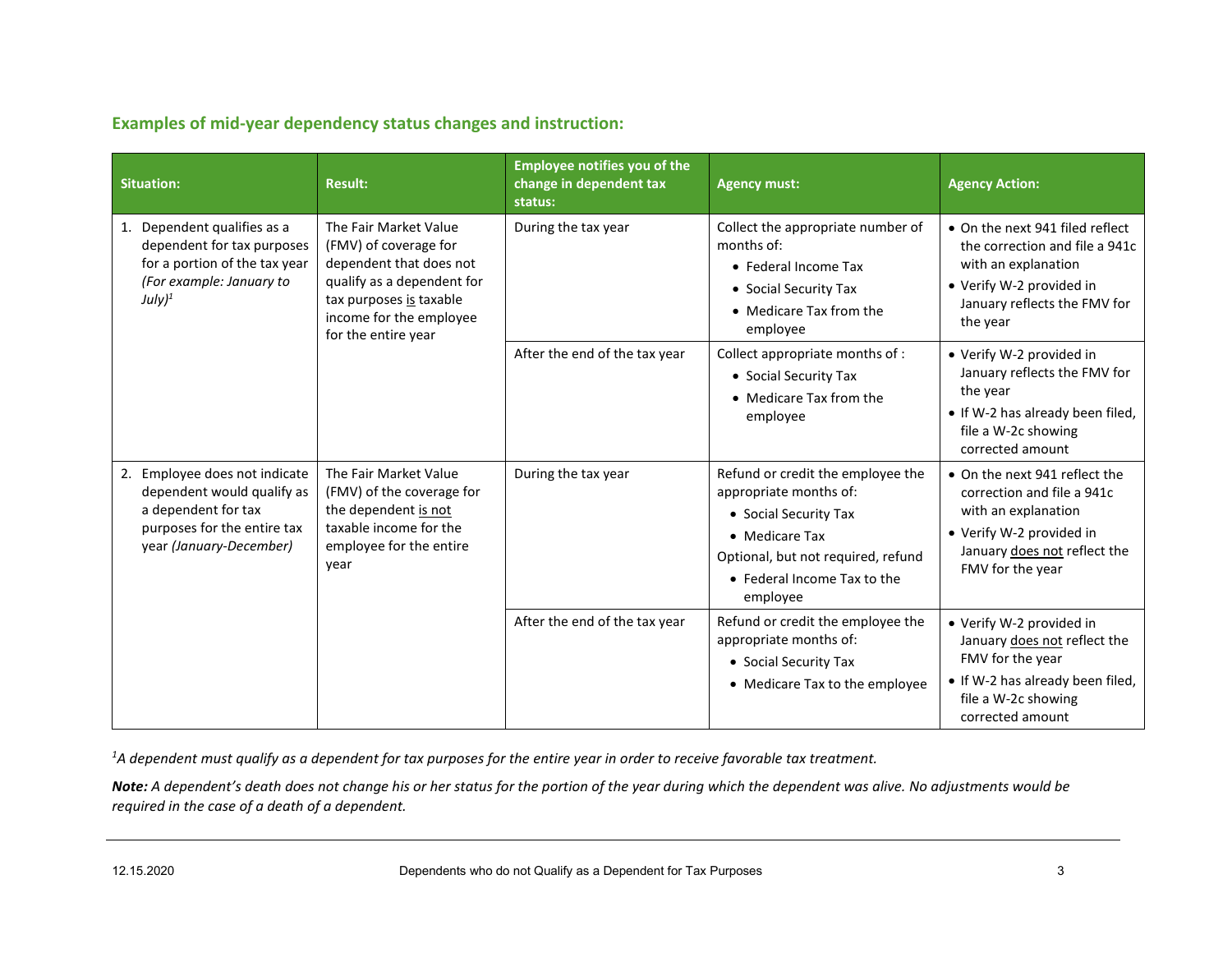## **IRC Section 152 Dependents who do not qualify as a Dependent for Tax Purposes**

Employees adding a dependent who does not qualify as a dependent for tax purposes will have additional taxable income, which needs to be taxed and reported.

There will be two taxation issues to be addressed.

| Issue:                                                                                                                             | <b>Action:</b>                                                                                                                                                                                                                                                                                                                                                     | <b>Resource:</b>                                                  |
|------------------------------------------------------------------------------------------------------------------------------------|--------------------------------------------------------------------------------------------------------------------------------------------------------------------------------------------------------------------------------------------------------------------------------------------------------------------------------------------------------------------|-------------------------------------------------------------------|
| 1. State-share premium paid<br>to the insurance carrier for<br>dependents who do not<br>qualify as a dependent for<br>tax purposes | The Fair Market Value (FMV) of the<br>coverage, less any after-tax contributions,<br>is taxable to the employee and subject to:<br>• Federal Income Tax<br>• Social Security Tax<br>• Medicare Tax<br>(Not subject to retirement)                                                                                                                                  | Appendix A, Tables $1 - 2$ reports<br>the fair market value (FMV) |
| 2. Employee contribution for<br>dependents who do not<br>qualify as a dependent for<br>tax purposes                                | • Do not take a pre-tax deduction for<br>employee contributions for dependents<br>that do not qualify as a dependent for<br>tax purposes.<br>Payroll systems provide the ability to<br>deduct pre- and post-tax based on<br>dependents that do or do not qualify as a<br>dependent for tax purposes under IRC<br>Section 152, as modified by IRC Section<br>105(b) | Appendix A, Tables 3 - 6                                          |

### **"Declaration of Tax Status" Form**

Employees enrolling non-tax qualified dependents (e.g., domestic partner, child of domestic partner) are required to complete a *Declaration of Tax Status* form to indicate whether his/her dependent qualifies as a dependent for tax purposes under IRC Section 152, as modified by IRC Section 105(b).

The IRS provides information on how to determine a dependent's tax status. The employee may use the *Worksheet for Determining Support* in IRS Publication 501 to assess whether a dependent enrolled on the employee's SEBB coverage qualifies as a dependent for tax purposes under IRC Section 152, as modified by IRC Section 105(b). The publication is available a[t www.irs.gov.](http://www.irs.gov/)

Employees with dependents who do not meet the Section 152 definitions will be able to continue to make premium contributions for their own insurance coverage with pre-tax payroll deductions even though contributions for the dependents must be deducted on a post-tax basis.

### **Questions**

Direct any questions you have to your legal or tax advisor. Employees with questions should be directed to the IRS web site: [www.irs.gov](http://www.irs.gov/) or to their tax advisor.

*Note: There is federal law which requires reporting of medical and dental related contributions and costs on employee W-2 Forms, beginning with the 2012 W-2 Form furnished to employees in January 2013. Refer to separate guidance provided for reporting the cost of health care on the W-2 form.*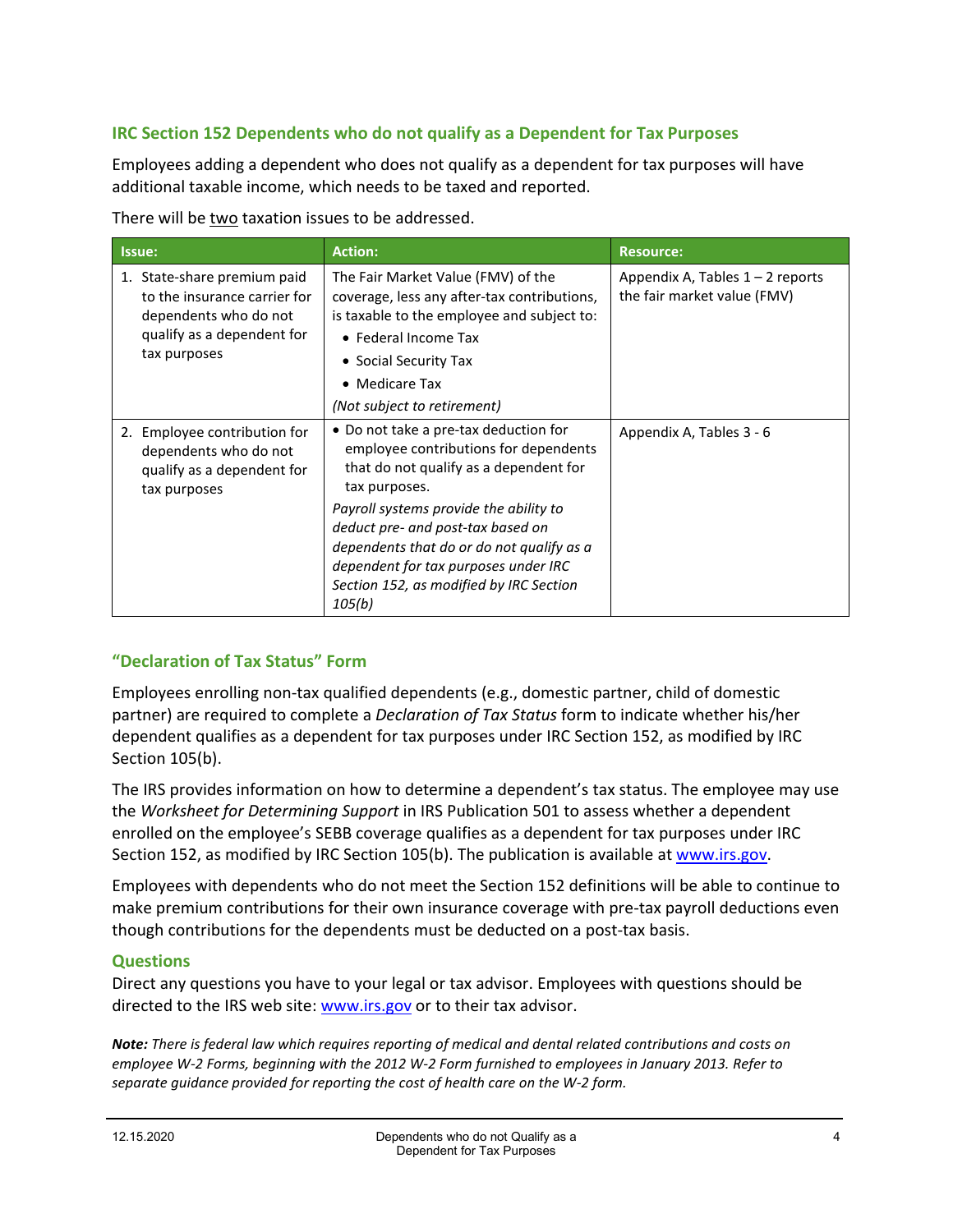### **Appendix A –** *HCA Finance and Administration Final 2021 SEBB Rates*

### **Additional Taxable Income for Dependents who do not qualify as a Dependent for Tax Purposes**

**Table 1:** Employer Share Medical and Dental (FMV)

2021 Monthly State Premium Contribution for Medical and Dental for Employees Additional Taxable Income for Dependent Coverage

| <b>Medical and Dental Plan</b>                                   | Partner* |     | <b>Subscriber's</b><br>or Partner's<br>Child(ren)* |                   | <b>Partner</b><br>and<br>Child(ren)* |       |
|------------------------------------------------------------------|----------|-----|----------------------------------------------------|-------------------|--------------------------------------|-------|
| All Medical Plans                                                |          | 610 |                                                    | 469               |                                      | 1,220 |
| All Medical Plans + Domestic<br>Partner Surcharge, if applicable |          | 660 |                                                    | Not<br>Applicable |                                      | 1,270 |

#### **Table 2:** Employer Share Dental and Vision Only (FMV)

Sample chart for dental and vision only enrollment-taxable amount for dependents

| <b>Dental and Vision Plan</b> | Partner* |    | Subscriber's<br>or Partner's<br>Child(ren)* |    | <b>Partner</b><br>and<br>Child(ren)* |    |
|-------------------------------|----------|----|---------------------------------------------|----|--------------------------------------|----|
| All Dental Plans              |          | 48 |                                             | 48 |                                      | 96 |
| <b>All Vision Plans</b>       |          |    |                                             |    |                                      | 14 |

*\*Premiums displayed are rounded to the nearest dollar, consistent with IRS tax reporting. The maximum state contribution (or index rate) is changed annually with the new insurance contracts, currently effective January 1 of each year, for the entire calendar year. The state contribution for employee is not displayed.*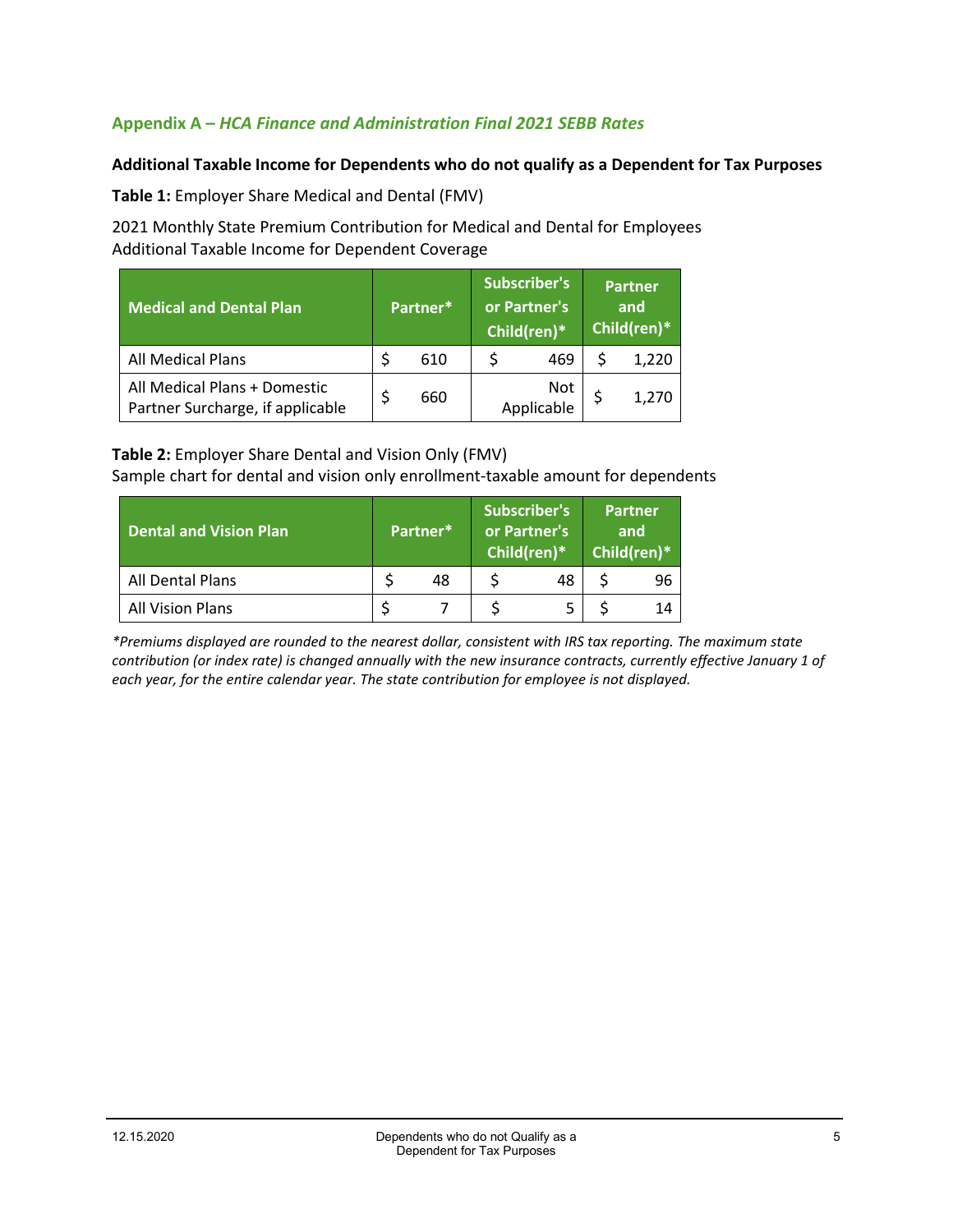## **Employee Monthly Contributions (Deductions) for Dependents who do not qualify as a Dependent for Tax Purposes**

| <b>Plan Name</b>                          | <b>Subscriber</b><br>and Spouse | <b>Subscriber</b> | <b>Partner</b> |
|-------------------------------------------|---------------------------------|-------------------|----------------|
| Kaiser Permanente NW 1                    | \$78                            | \$39              | \$39           |
| Kaiser Permanente NW 2                    | \$104                           | \$52              | \$52           |
| Kaiser Permanente NW 3                    | \$238                           | \$119             | \$119          |
| Kaiser Permanente WA Core 1               | \$32                            | \$16              | \$16           |
| Kaiser Permanente WA Core 2               | \$42                            | \$21              | \$21           |
| Kaiser Permanente WA Core 3               | \$182                           | \$91              | \$91           |
| Kaiser Permanente WA SoundChoice          | \$102                           | \$51              | \$51           |
| Kaiser Permanente WA Options Access PPO 1 | \$132                           | \$66              | \$66           |
| Kaiser Permanente WA Options Access PPO 2 | \$194                           | \$97              | \$97           |
| Kaiser Permanente WA Options Access PPO 3 | \$292                           | \$146             | \$146          |
| Premera Blue Cross High PPO               | \$152                           | \$76              | \$76           |
| Premera Blue Cross Peak Care EPO          | \$74                            | \$37              | \$37           |
| Premera Blue Cross Standard PPO           | \$56                            | \$28              | \$28           |
| Uniform Medical Plan Achieve 1            | \$66                            | \$33              | \$33           |
| Uniform Medical Plan Achieve 2            | \$196                           | \$98              | \$98           |
| Uniform Medical Plan High Deductible      | \$50                            | \$25              | \$25           |
| Uniform Medical Plan Plus - PSHVN         | \$136                           | \$68              | \$68           |
| Uniform Medical Plan Plus - UW            | \$136                           | \$68              | \$68           |

**Table 3**: Post-Tax Partner Share for "Subscriber and Spouse" Tier

## **Table 4:** Post Tax Partner Share for "Full Family" Tier

| <b>Plan Name</b>                          | <b>Full Family</b> | <b>Subscriber</b><br>and Child(ren) | <b>Partner</b> |
|-------------------------------------------|--------------------|-------------------------------------|----------------|
| Kaiser Permanente NW 1                    | \$117              | \$39                                | \$78           |
| Kaiser Permanente NW 2                    | \$156              | \$52                                | \$104          |
| Kaiser Permanente NW 3                    | \$357              | \$119                               | \$238          |
| Kaiser Permanente WA Core 1               | \$48               | \$16                                | \$32           |
| Kaiser Permanente WA Core 2               | \$63               | \$21                                | \$42           |
| Kaiser Permanente WA Core 3               | \$273              | \$91                                | \$182          |
| Kaiser Permanente WA SoundChoice          | \$153              | \$51                                | \$102          |
| Kaiser Permanente WA Options Access PPO 1 | \$198              | \$66                                | \$132          |
| Kaiser Permanente WA Options Access PPO 2 | \$291              | \$97                                | \$194          |
| Kaiser Permanente WA Options Access PPO 3 | \$438              | \$146                               | \$292          |
| Premera Blue Cross High PPO               | \$228              | \$76                                | \$152          |
| Premera Blue Cross Peak Care EPO          | \$111              | \$37                                | \$74           |
| Premera Blue Cross Standard PPO           | \$84               | \$28                                | \$56           |
| Uniform Medical Plan Achieve 1            | \$99               | \$33                                | \$66           |
| Uniform Medical Plan Achieve 2            | \$294              | \$98                                | \$196          |
| Uniform Medical Plan High Deductible      | \$75               | \$25                                | \$50           |
| Uniform Medical Plan Plus - PSHVN         | \$204              | \$68                                | \$136          |
| Uniform Medical Plan Plus - UW            | \$204              | \$68                                | \$136          |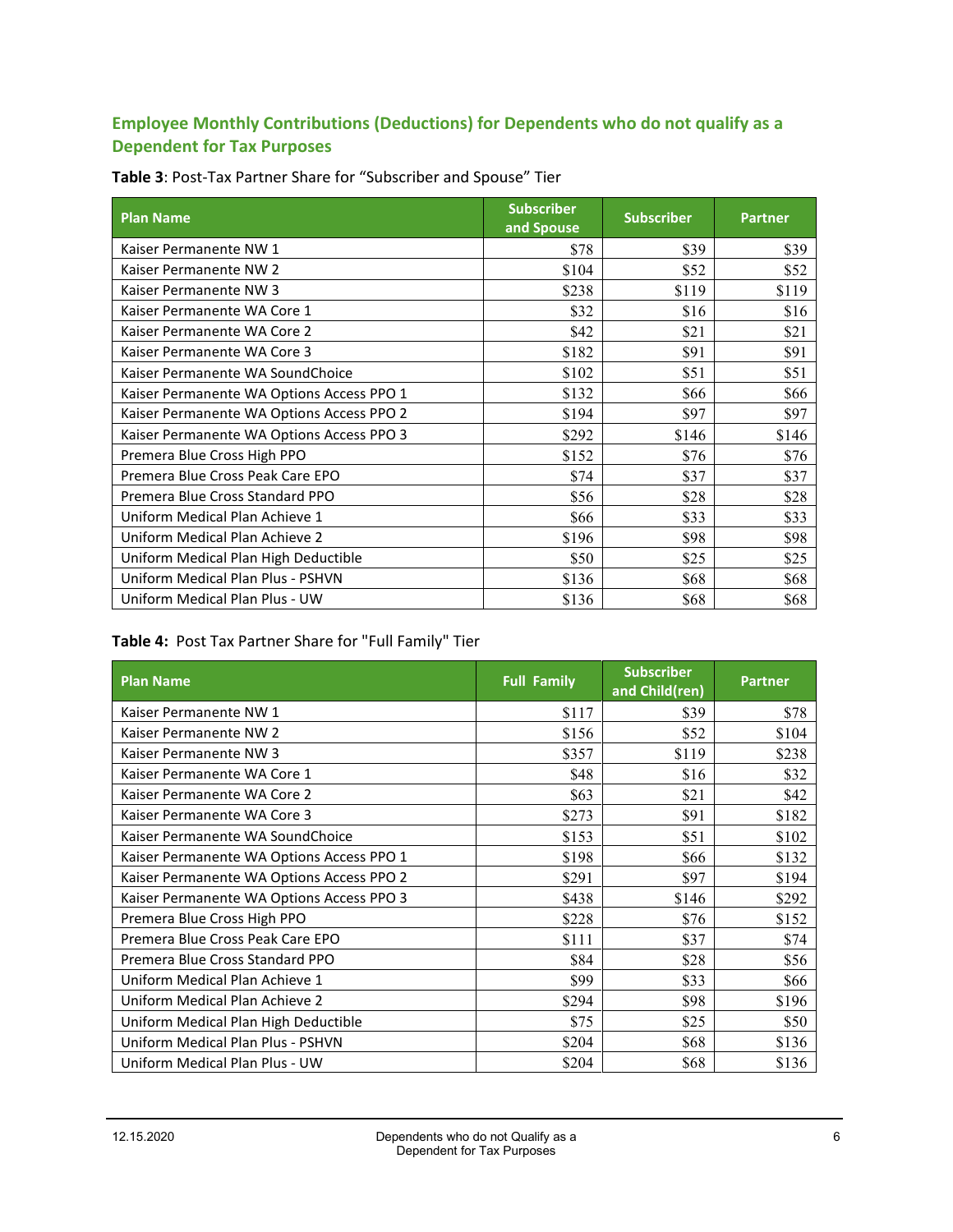| <b>Plan Name</b>                          | <b>Full Family</b> | <b>Subscriber</b> | <b>Partner and</b><br>Child(ren) |
|-------------------------------------------|--------------------|-------------------|----------------------------------|
| Kaiser Permanente NW 1                    | \$117              | \$68              | \$49                             |
| Kaiser Permanente NW 2                    | \$156              | \$91              | \$65                             |
| Kaiser Permanente NW 3                    | \$357              | \$208             | \$149                            |
| Kaiser Permanente WA Core 1               | \$48               | \$28              | \$20                             |
| Kaiser Permanente WA Core 2               | \$63               | \$37              | \$26                             |
| Kaiser Permanente WA Core 3               | \$273              | \$159             | \$114                            |
| Kaiser Permanente WA SoundChoice          | \$153              | \$89              | \$64                             |
| Kaiser Permanente WA Options Access PPO 1 | \$198              | \$116             | \$82                             |
| Kaiser Permanente WA Options Access PPO 2 | \$291              | \$170             | \$121                            |
| Kaiser Permanente WA Options Access PPO 3 | \$438              | \$256             | \$182                            |
| Premera Blue Cross High PPO               | \$228              | \$133             | \$95                             |
| Premera Blue Cross Peak Care EPO          | \$111              | \$65              | \$46                             |
| Premera Blue Cross Standard PPO           | \$84               | \$49              | \$35                             |
| Uniform Medical Plan Achieve 1            | \$99               | \$58              | \$41                             |
| Uniform Medical Plan Achieve 2            | \$294              | \$172             | \$122                            |
| Uniform Medical Plan High Deductible      | \$75               | \$44              | \$31                             |
| Uniform Medical Plan Plus - PSHVN         | \$204              | \$119             | \$85                             |
| Uniform Medical Plan Plus - UW            | \$204              | \$119             | \$85                             |

**Table 5:** Post Tax Partner and Child(ren) Share for "Full Family" Tier

**Table 6:** Post Tax Partner's Child(ren) Share for "Subscriber and Child(ren)" Tier

| <b>Plan Name</b>                          | <b>Subscriber</b><br>and Child(ren) | <b>Subscriber</b> | <b>Partner's</b><br><b>Children</b> |
|-------------------------------------------|-------------------------------------|-------------------|-------------------------------------|
| Kaiser Permanente NW 1                    | \$68                                | \$39              | \$29                                |
| Kaiser Permanente NW 2                    | \$91                                | \$52              | \$39                                |
| Kaiser Permanente NW 3                    | \$208                               | \$119             | \$89                                |
| Kaiser Permanente WA Core 1               | \$28                                | \$16              | \$12                                |
| Kaiser Permanente WA Core 2               | \$37                                | \$21              | \$16                                |
| Kaiser Permanente WA Core 3               | \$159                               | \$91              | \$68                                |
| Kaiser Permanente WA SoundChoice          | \$89                                | \$51              | \$38                                |
| Kaiser Permanente WA Options Access PPO 1 | \$116                               | \$66              | \$50                                |
| Kaiser Permanente WA Options Access PPO 2 | \$170                               | \$97              | \$73                                |
| Kaiser Permanente WA Options Access PPO 3 | \$256                               | \$146             | \$110                               |
| Premera Blue Cross High PPO               | \$133                               | \$76              | \$57                                |
| Premera Blue Cross Peak Care EPO          | \$65                                | \$37              | \$28                                |
| Premera Blue Cross Standard PPO           | \$49                                | \$28              | \$21                                |
| Uniform Medical Plan Achieve 1            | \$58                                | \$33              | \$25                                |
| Uniform Medical Plan Achieve 2            | \$172                               | \$98              | \$74                                |
| Uniform Medical Plan High Deductible      | \$44                                | \$25              | \$19                                |
| Uniform Medical Plan Plus - PSHVN         | \$119                               | \$68              | \$51                                |
| Uniform Medical Plan Plus - UW            | \$119                               | \$68              | \$51                                |